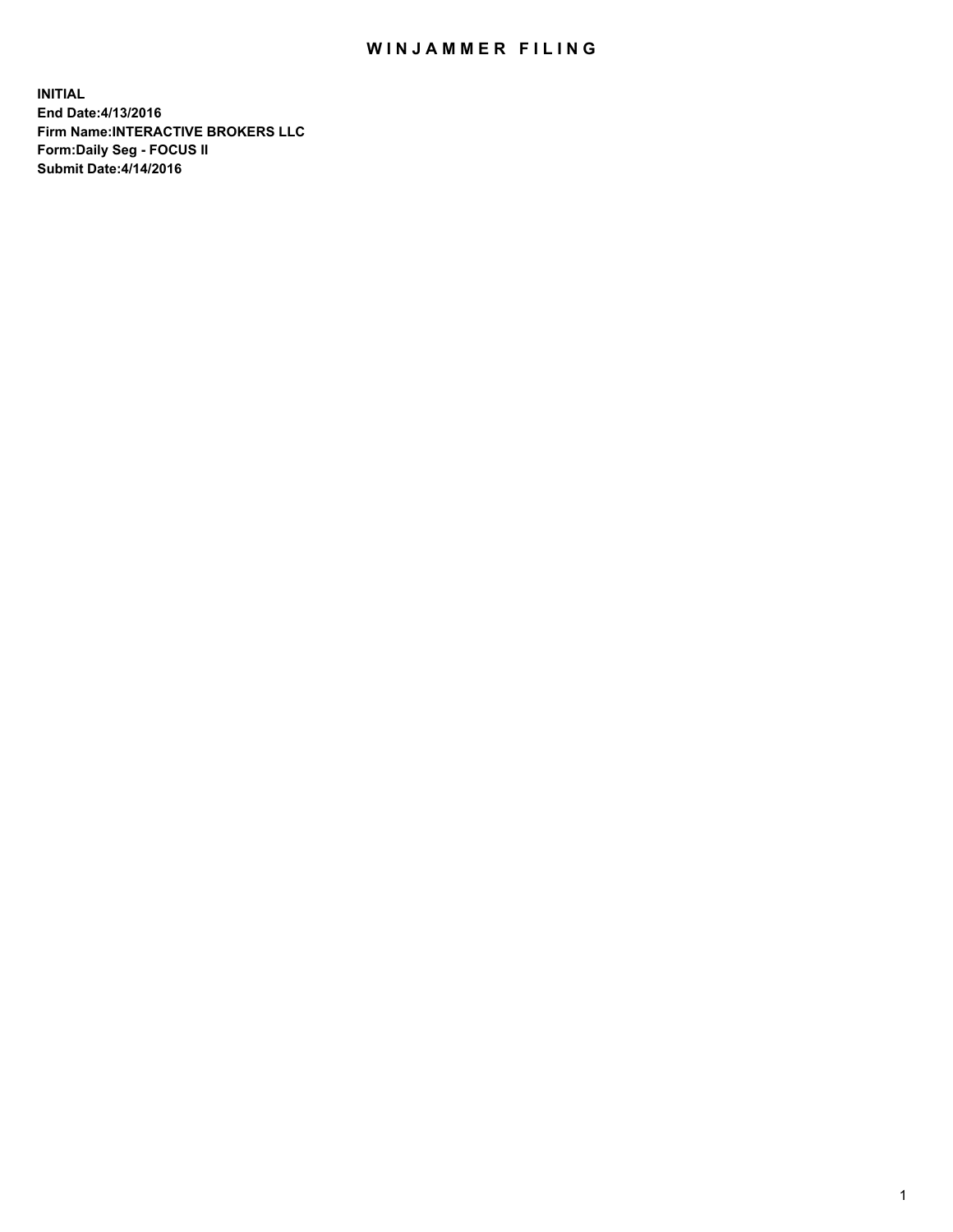## **INITIAL End Date:4/13/2016 Firm Name:INTERACTIVE BROKERS LLC Form:Daily Seg - FOCUS II Submit Date:4/14/2016 Daily Segregation - Cover Page**

| Name of Company<br><b>Contact Name</b><br><b>Contact Phone Number</b><br><b>Contact Email Address</b>                                                                                                                                                                                                                          | <b>INTERACTIVE BROKERS LLC</b><br><b>Alex Parker</b><br>203-618-7738<br>aparker@interactivebrokers.com |
|--------------------------------------------------------------------------------------------------------------------------------------------------------------------------------------------------------------------------------------------------------------------------------------------------------------------------------|--------------------------------------------------------------------------------------------------------|
| FCM's Customer Segregated Funds Residual Interest Target (choose one):<br>a. Minimum dollar amount: ; or<br>b. Minimum percentage of customer segregated funds required:%; or<br>c. Dollar amount range between: and; or<br>d. Percentage range of customer segregated funds required between:% and%.                          | <u>0</u><br>155,000,000 245,000,000<br><u>00</u>                                                       |
| FCM's Customer Secured Amount Funds Residual Interest Target (choose one):<br>a. Minimum dollar amount: ; or<br>b. Minimum percentage of customer secured funds required:%; or<br>c. Dollar amount range between: and; or<br>d. Percentage range of customer secured funds required between:% and%.                            | <u>0</u><br>80,000,000 120,000,000<br><u>00</u>                                                        |
| FCM's Cleared Swaps Customer Collateral Residual Interest Target (choose one):<br>a. Minimum dollar amount: ; or<br>b. Minimum percentage of cleared swaps customer collateral required:% ; or<br>c. Dollar amount range between: and; or<br>d. Percentage range of cleared swaps customer collateral required between:% and%. | <u>0</u><br>0 <sub>0</sub><br>0 <sub>0</sub>                                                           |

Attach supporting documents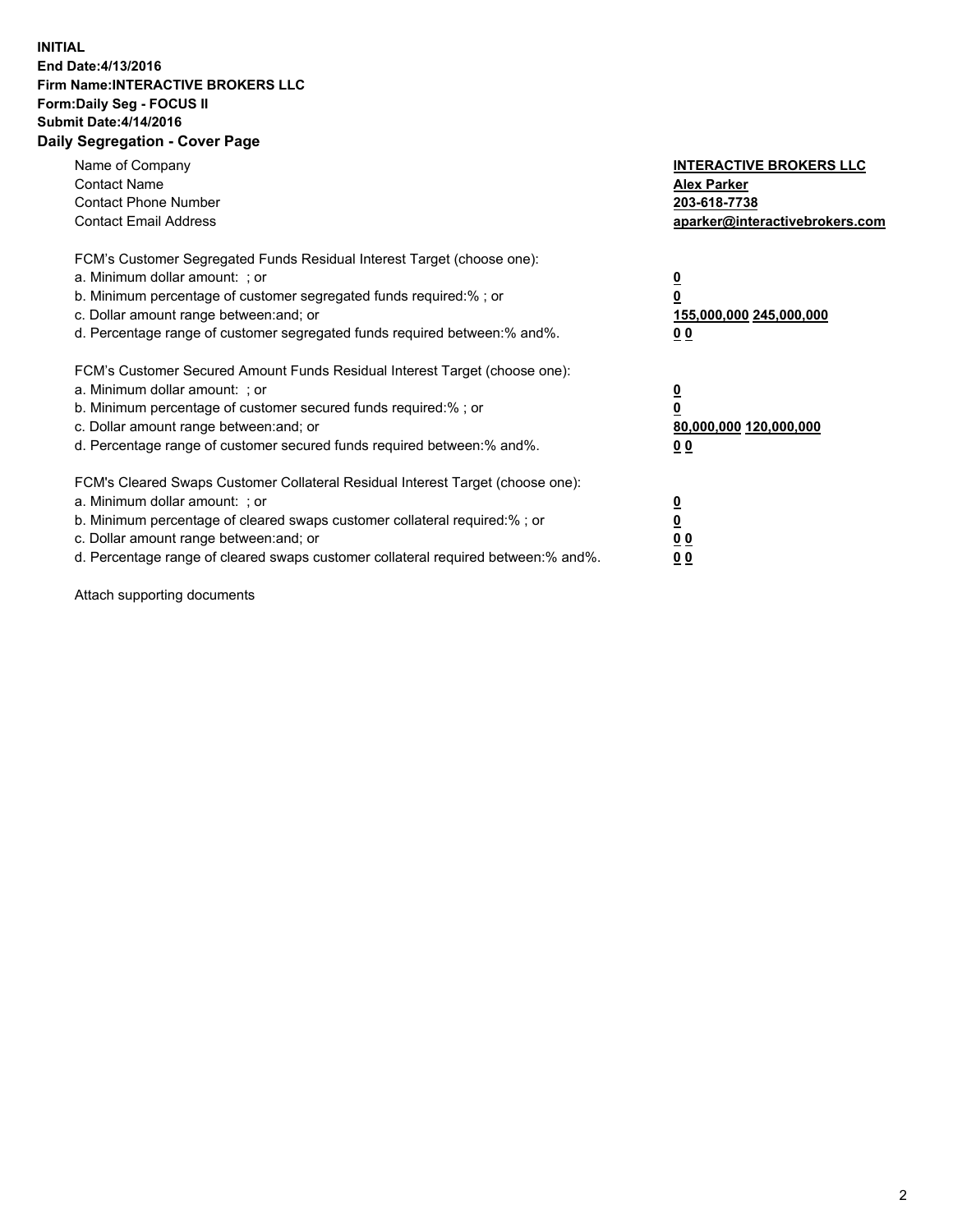## **INITIAL End Date:4/13/2016 Firm Name:INTERACTIVE BROKERS LLC Form:Daily Seg - FOCUS II Submit Date:4/14/2016 Daily Segregation - Secured Amounts**

|     | Daily Jegregation - Jeculed Aniounts                                                                       |                                  |
|-----|------------------------------------------------------------------------------------------------------------|----------------------------------|
|     | Foreign Futures and Foreign Options Secured Amounts                                                        |                                  |
|     | Amount required to be set aside pursuant to law, rule or regulation of a foreign                           | $0$ [7305]                       |
|     | government or a rule of a self-regulatory organization authorized thereunder                               |                                  |
| 1.  | Net ledger balance - Foreign Futures and Foreign Option Trading - All Customers                            |                                  |
|     | A. Cash                                                                                                    | 297,897,692 [7315]               |
|     | B. Securities (at market)                                                                                  | $0$ [7317]                       |
| 2.  | Net unrealized profit (loss) in open futures contracts traded on a foreign board of trade                  | -1,265,217 [7325]                |
| 3.  | Exchange traded options                                                                                    |                                  |
|     | a. Market value of open option contracts purchased on a foreign board of trade                             | 69,084 [7335]                    |
|     | b. Market value of open contracts granted (sold) on a foreign board of trade                               | $-86,511$ [7337]                 |
| 4.  | Net equity (deficit) (add lines 1. 2. and 3.)                                                              | 296,615,048 [7345]               |
| 5.  | Account liquidating to a deficit and account with a debit balances - gross amount                          | 823,063 [7351]                   |
|     | Less: amount offset by customer owned securities                                                           | 0 [7352] 823,063 [7354]          |
| 6.  | Amount required to be set aside as the secured amount - Net Liquidating Equity                             | 297,438,111 [7355]               |
|     | Method (add lines 4 and 5)                                                                                 |                                  |
| 7.  | Greater of amount required to be set aside pursuant to foreign jurisdiction (above) or line                | 297,438,111 [7360]               |
|     | 6.                                                                                                         |                                  |
|     | FUNDS DEPOSITED IN SEPARATE REGULATION 30.7 ACCOUNTS                                                       |                                  |
| 1.  | Cash in banks                                                                                              |                                  |
|     | A. Banks located in the United States                                                                      | $0$ [7500]                       |
|     | B. Other banks qualified under Regulation 30.7                                                             | 0 [7520] 0 [7530]                |
| 2.  | Securities                                                                                                 |                                  |
|     | A. In safekeeping with banks located in the United States                                                  | 355,772,072 [7540]               |
|     | B. In safekeeping with other banks qualified under Regulation 30.7                                         | 0 [7560] 355,772,072 [7570]      |
| 3.  | Equities with registered futures commission merchants                                                      |                                  |
|     | A. Cash                                                                                                    | $0$ [7580]                       |
|     | <b>B.</b> Securities                                                                                       | $0$ [7590]                       |
|     | C. Unrealized gain (loss) on open futures contracts                                                        | $0$ [7600]                       |
|     | D. Value of long option contracts                                                                          | $0$ [7610]                       |
|     | E. Value of short option contracts                                                                         | 0 [7615] 0 [7620]                |
| 4.  | Amounts held by clearing organizations of foreign boards of trade                                          |                                  |
|     | A. Cash                                                                                                    | $0$ [7640]                       |
|     | <b>B.</b> Securities                                                                                       | $0$ [7650]                       |
|     | C. Amount due to (from) clearing organization - daily variation                                            | $0$ [7660]                       |
|     | D. Value of long option contracts                                                                          | $0$ [7670]                       |
|     | E. Value of short option contracts                                                                         | 0 [7675] 0 [7680]                |
| 5.  | Amounts held by members of foreign boards of trade                                                         |                                  |
|     | A. Cash                                                                                                    | 63,249,988 [7700]                |
|     | <b>B.</b> Securities                                                                                       | $0$ [7710]                       |
|     | C. Unrealized gain (loss) on open futures contracts                                                        | -2,999,652 [7720]                |
|     | D. Value of long option contracts                                                                          | 69,081 [7730]                    |
|     | E. Value of short option contracts                                                                         | -86,508 [7735] 60,232,909 [7740] |
| 6.  | Amounts with other depositories designated by a foreign board of trade                                     | 0 [7760]                         |
| 7.  | Segregated funds on hand                                                                                   | $0$ [7765]                       |
| 8.  | Total funds in separate section 30.7 accounts                                                              | 416,004,981 [7770]               |
| 9.  | Excess (deficiency) Set Aside for Secured Amount (subtract line 7 Secured Statement<br>Page 1 from Line 8) | 118,566,870 [7380]               |
| 10. | Management Target Amount for Excess funds in separate section 30.7 accounts                                | 80,000,000 [7780]                |
| 11. | Excess (deficiency) funds in separate 30.7 accounts over (under) Management Target                         | 38,566,870 [7785]                |
|     |                                                                                                            |                                  |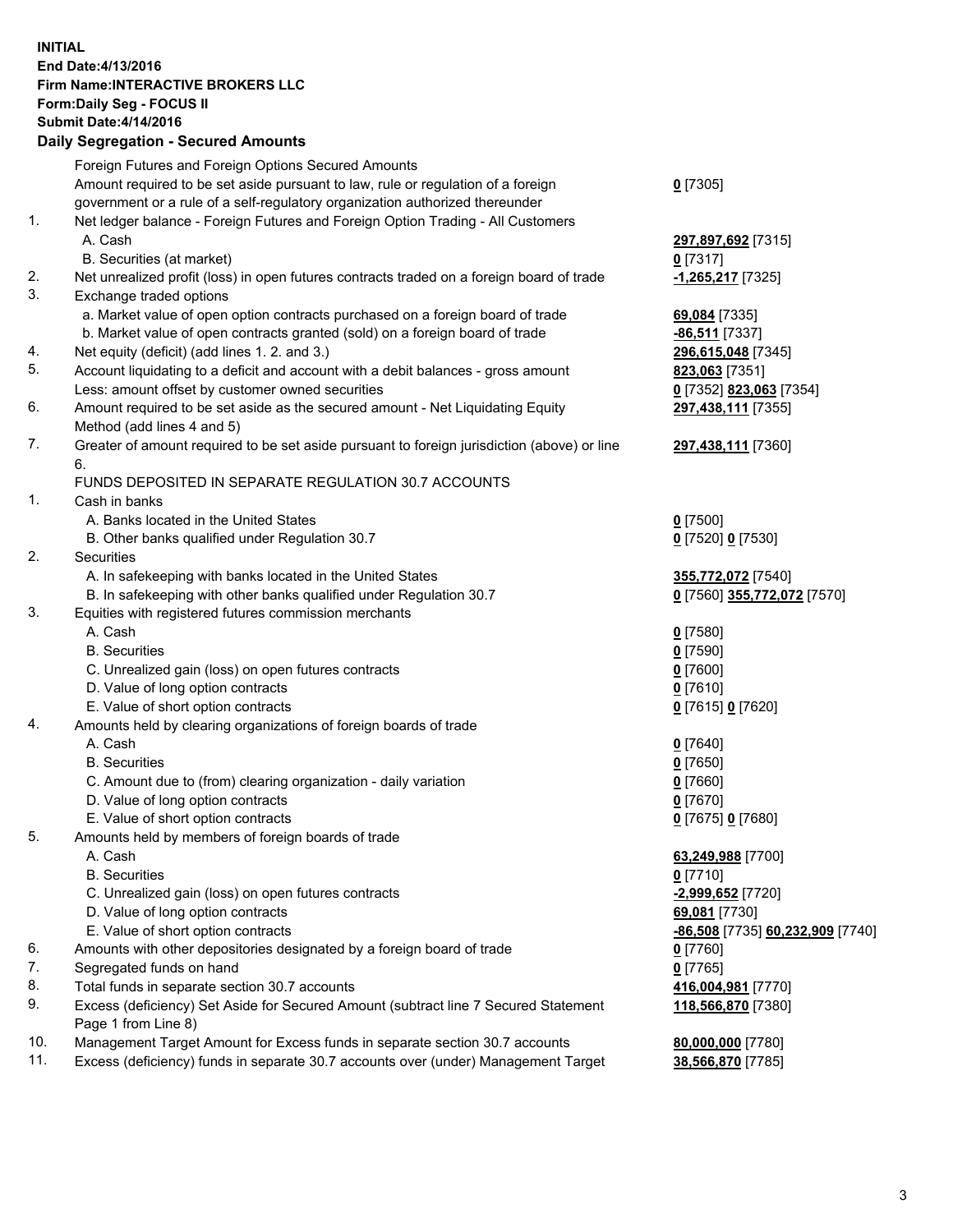**INITIAL End Date:4/13/2016 Firm Name:INTERACTIVE BROKERS LLC Form:Daily Seg - FOCUS II Submit Date:4/14/2016 Daily Segregation - Segregation Statement** SEGREGATION REQUIREMENTS(Section 4d(2) of the CEAct) 1. Net ledger balance A. Cash **2,746,868,740** [7010] B. Securities (at market) **0** [7020] 2. Net unrealized profit (loss) in open futures contracts traded on a contract market **-90,949,554** [7030] 3. Exchange traded options A. Add market value of open option contracts purchased on a contract market **119,897,778** [7032] B. Deduct market value of open option contracts granted (sold) on a contract market **-198,138,526** [7033] 4. Net equity (deficit) (add lines 1, 2 and 3) **2,577,678,438** [7040] 5. Accounts liquidating to a deficit and accounts with debit balances - gross amount **177,003** [7045] Less: amount offset by customer securities **0** [7047] **177,003** [7050] 6. Amount required to be segregated (add lines 4 and 5) **2,577,855,441** [7060] FUNDS IN SEGREGATED ACCOUNTS 7. Deposited in segregated funds bank accounts A. Cash **189,903,010** [7070] B. Securities representing investments of customers' funds (at market) **1,528,725,768** [7080] C. Securities held for particular customers or option customers in lieu of cash (at market) **0** [7090] 8. Margins on deposit with derivatives clearing organizations of contract markets A. Cash **68,360,491** [7100] B. Securities representing investments of customers' funds (at market) **1,074,952,436** [7110] C. Securities held for particular customers or option customers in lieu of cash (at market) **0** [7120] 9. Net settlement from (to) derivatives clearing organizations of contract markets **-1,316,005** [7130] 10. Exchange traded options A. Value of open long option contracts **119,848,840** [7132] B. Value of open short option contracts **-198,089,225** [7133] 11. Net equities with other FCMs A. Net liquidating equity **0** [7140] B. Securities representing investments of customers' funds (at market) **0** [7160] C. Securities held for particular customers or option customers in lieu of cash (at market) **0** [7170] 12. Segregated funds on hand **0** [7150] 13. Total amount in segregation (add lines 7 through 12) **2,782,385,315** [7180] 14. Excess (deficiency) funds in segregation (subtract line 6 from line 13) **204,529,874** [7190] 15. Management Target Amount for Excess funds in segregation **155,000,000** [7194] **49,529,874** [7198]

16. Excess (deficiency) funds in segregation over (under) Management Target Amount Excess